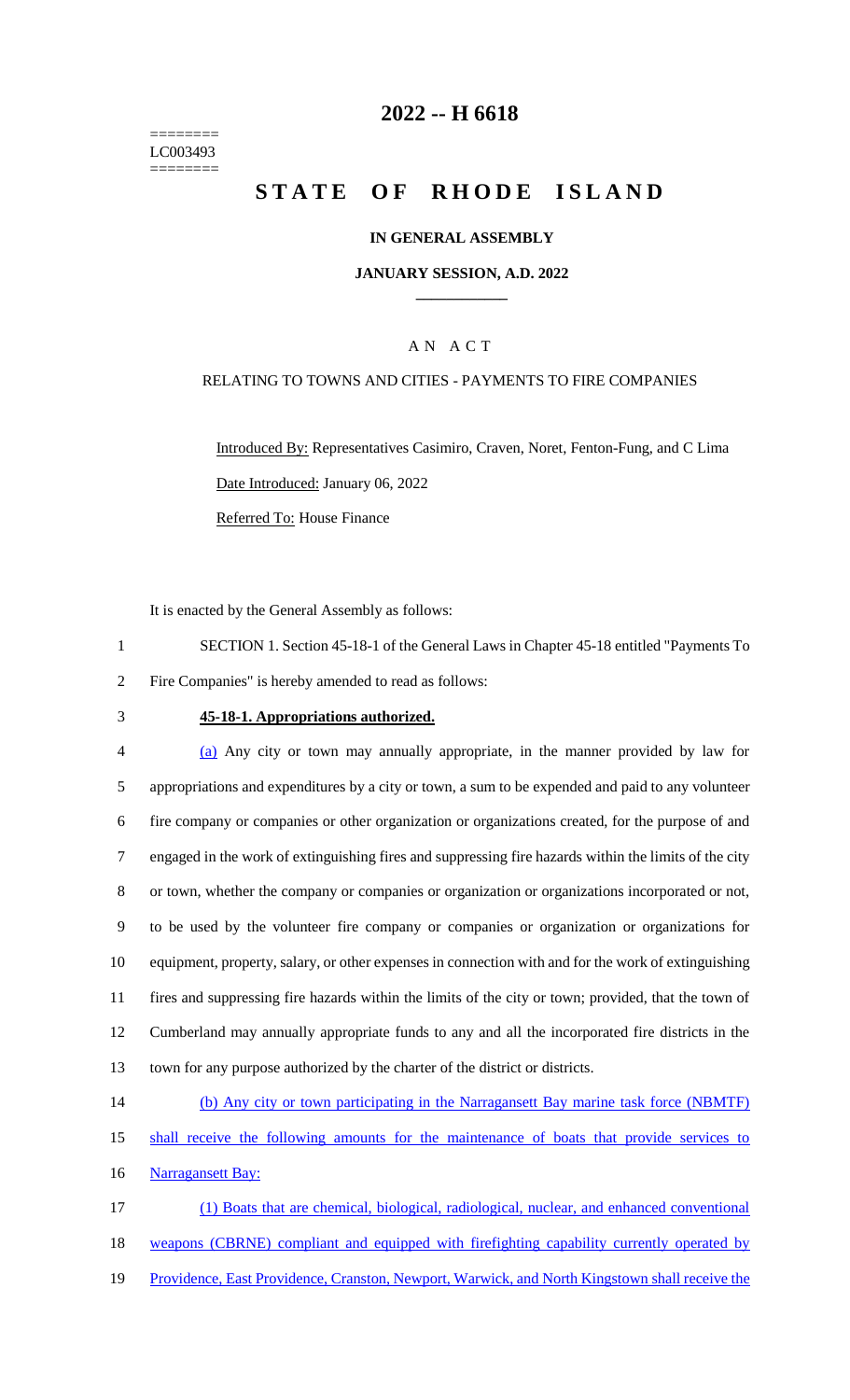- 1 sum of ten thousand dollars (\$10,000) per community;
- 2 (2) Boats currently operated by East Greenwich, Narragansett, Barrington, Warren, Bristol,
- 3 Portsmouth, Middletown, Jamestown, Tiverton, and Little Compton shall receive the sum of six
- 4 thousand dollars (\$6,000) per community; and
- 5 (3) The distribution of these sums shall be delegated to and administered by the Rhode
- 6 Island emergency management agency established pursuant to § 30-15-5, from an appropriation of
- 7 funds for this purpose by the general assembly.
- 8 SECTION 2. This act shall take effect on July 1, 2022.

LC003493 ========

 $=$